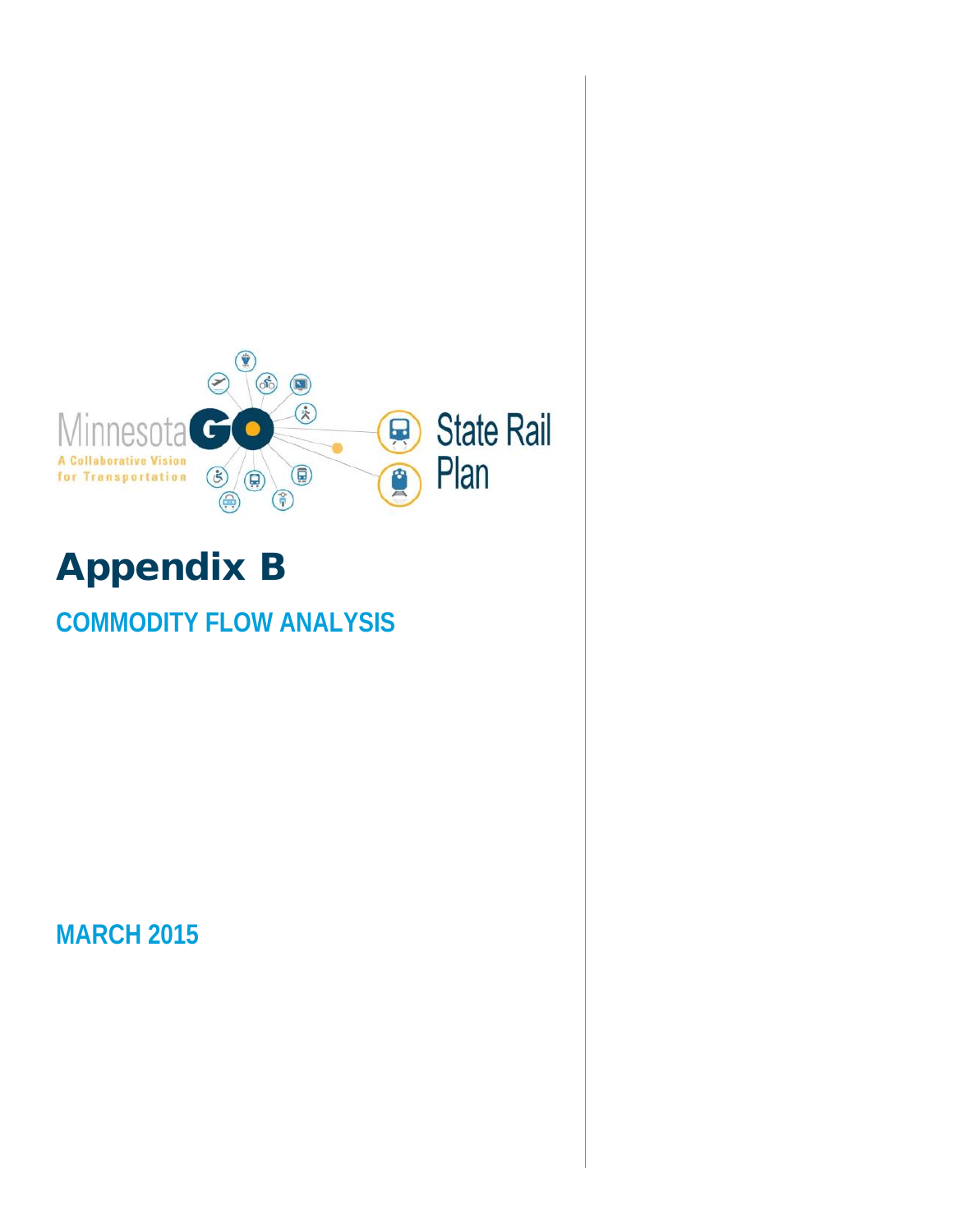# **COMMODITY FLOW ANALYSIS**

The future needs of Minnesota's rail system are substantially driven by what future freight demand might look like. This section presents existing and future potential demand for rail freight in the State for the plan year of 2040. For this purpose, the Federal Highway Administration's Freight Analysis Framework version 3.5 (FAF3.5) was applied to the 2012 edition of the Surface Transportation Board's (STB) Confidential Carload Waybill Sample. This forecast provides a "baseline" against which future demand for goods movement by rail can be considered, and thus is not only a reflection of current macro-economic trends, but also the current trends in logistics, distribution, sourcing etc. within the freight dependent economic sectors. Obviously, over the next 28 years there will be unanticipated changes in the economy, freight logistics, technology, public policy and other factors that will greatly influence the general demand for goods movement and that of the individual modes such as rail.

# **Overview of Freight System Demand**

In 2012[1,](#page-1-0) 1 billion tons of freight moved over Minnesota's transportation system. Trucks carried 63 percent of all inbound, outbound, intrastate and through freight tonnage, while rail (carload and intermodal) carried about 25 percent. Multiple modes and mai[l2](#page-1-1) accounted for 4 percent. The remaining 8 percent was moved by pipeline and water, and air volume was negligible. By 2040, the FAF forecast indicates total volume to amount to 1.8 billion tons, an increase of 44 percent overall. With mode shares somewhat remaining unchanged through the forecast period, rail volumes are expected to grow proportionately.

**Figures B.1** and **B.2** display the current and future mode breakdown of total freight tonnage and value. By value, \$912 billion in freight moved over the State's transportation system in 2012, an amount that is expected to grow 161 percent to \$2.3 trillion by 2040. Trucks carried 67 percent of the State's freight value and by 2040 this share is expected to decrease to 63 percent. Rail carried 21 percent of the freight value and this share is expected to remain somewhat constant through the forecast period. Multiple modes and mail, which is largely comprised of intermodal traffic, accounted for 7 percent of the freight value. The share of multiple modes is expected to increase to 11 percent by 2040. Air, which accounted for 2 percent of all freight transported in 2012 by value, is expected to double to 4 percent by 2040.

l

<span id="page-1-0"></span><sup>1</sup> The data source for freight demand for other modes but rail was FHWA's Freight Analysis Framework version 3.5 (FAF3.5). FAF utilizes a 2007 base year with synthesized 2012 values, and a 2040 forecast.

<span id="page-1-1"></span><sup>&</sup>lt;sup>2</sup> Multiple modes and mail includes shipments by multiple modes and by parcel delivery services, U.S. Postal Service, or couriers (it is not limited to containerized or trailer-on-flatcar shipments). All rail intermodal shipments have been excluded from this category and included in rail.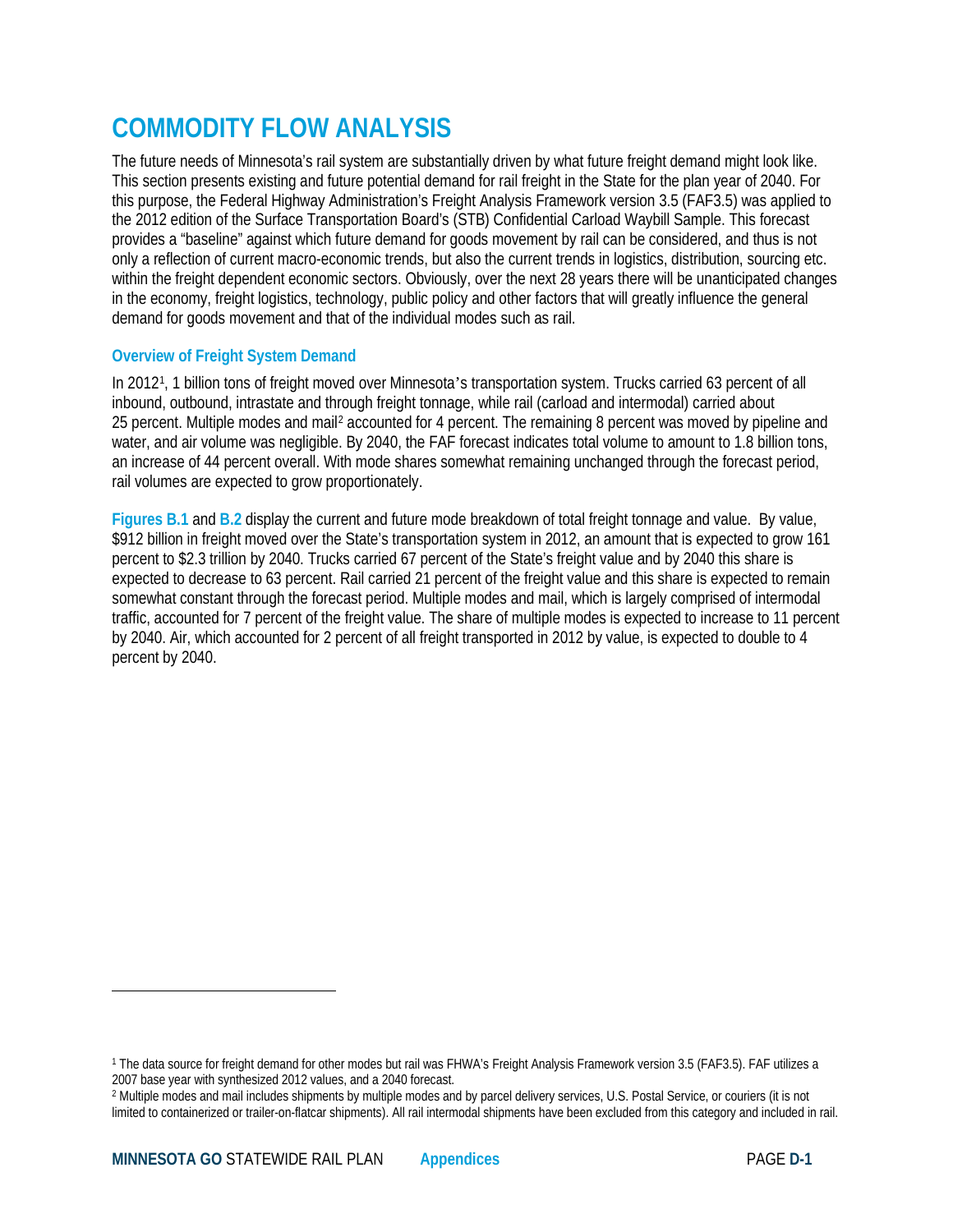#### **Figure B.1: Mode Share by Weight** *2012 (left) and 2040 (right)*



Source: FHWA FAF3 2015 Provisional estimates and 2040 Forecast, and through truck traffic estimated by routing these data; and, STB 2012 Confidential Carload Waybill Sample and FHWA FAF 3.5 forecast for 2040 processed by Cambridge Systematics.

Note: \*Rail intermodal was excluded from Multiple Modes and Mail and included in Rail.

**Figure B.2: Mode Share by Value** *2012 (left) and 2040 (right)*



Source: FHWA FAF3 2015 Provisional estimates and 2040 Forecast, and through truck traffic estimated by routing these data; and, STB 2012 Confidential Carload Waybill Sample and FHWA FAF 3.5 forecast for 2040 processed by Cambridge Systematics.

Note: \*Rail intermodal was excluded from Multiple Modes and Mail and included in Rail.

### **Overview of Rail Freight Demand**

In 2012, 253 million tons of freight moved over Minnesota's rail system, valued at \$191 billion. By 2040, it is projected that Minnesota's rail system will carry more than 463 million tons of freight annually, valued at \$466 billion, an increase of 83 percent by tonnage and 144 percent by value.

Minnesota's rail system has some of the highest volumes in the nation, and these flows are projected to continue to grow through 2040. **Figures B.3** and **B.4** show the current and future rail system volumes. Measured in units, in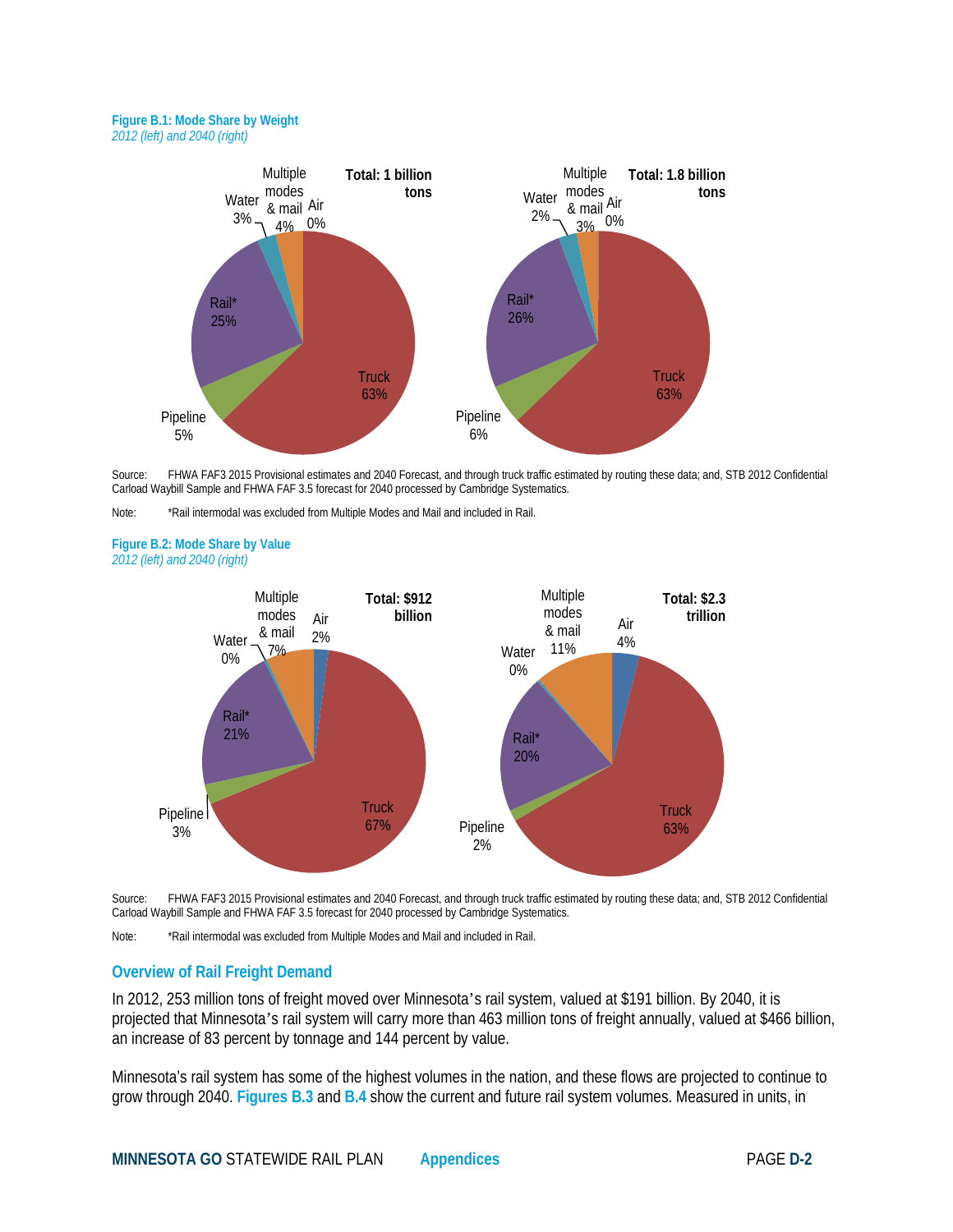2012 over 3.9 million units moved in, out of, within and through the State's rail system, a volume that is expected to increase by 108 percent to 8 million units by 2040.

By type of rail equipment – carload or intermodal container – the data show that in 2012 93 percent of tonnage (234 million tons) was carried in railcars and 7 percent (19 million tons) in intermodal equipment (containers and trailers). When measured in units of railcars and intermodal equipment, in 2012 65 percent (2.5 million units) were railcars and 35 percent (1.4 million units) intermodal equipment. Rail intermodal volume growth is expected to continue to outpace rail carload growth through 2040, with intermodal tonnage increasing to 10 percent and units to 45 percent of all traffic. **Figures B.3** and **B.4** show the distribution of total rail tonnage and units by rail equipment type.





Source: STB 2012 Confidential Carload Waybill Sample and FHWA FAF 3.5 forecast for 2040 processed by Cambridge Systematics.





Source: STB 2012 Confidential Carload Waybill Sample and FHWA FAF 3.5 forecast for 2040 processed by Cambridge Systematics.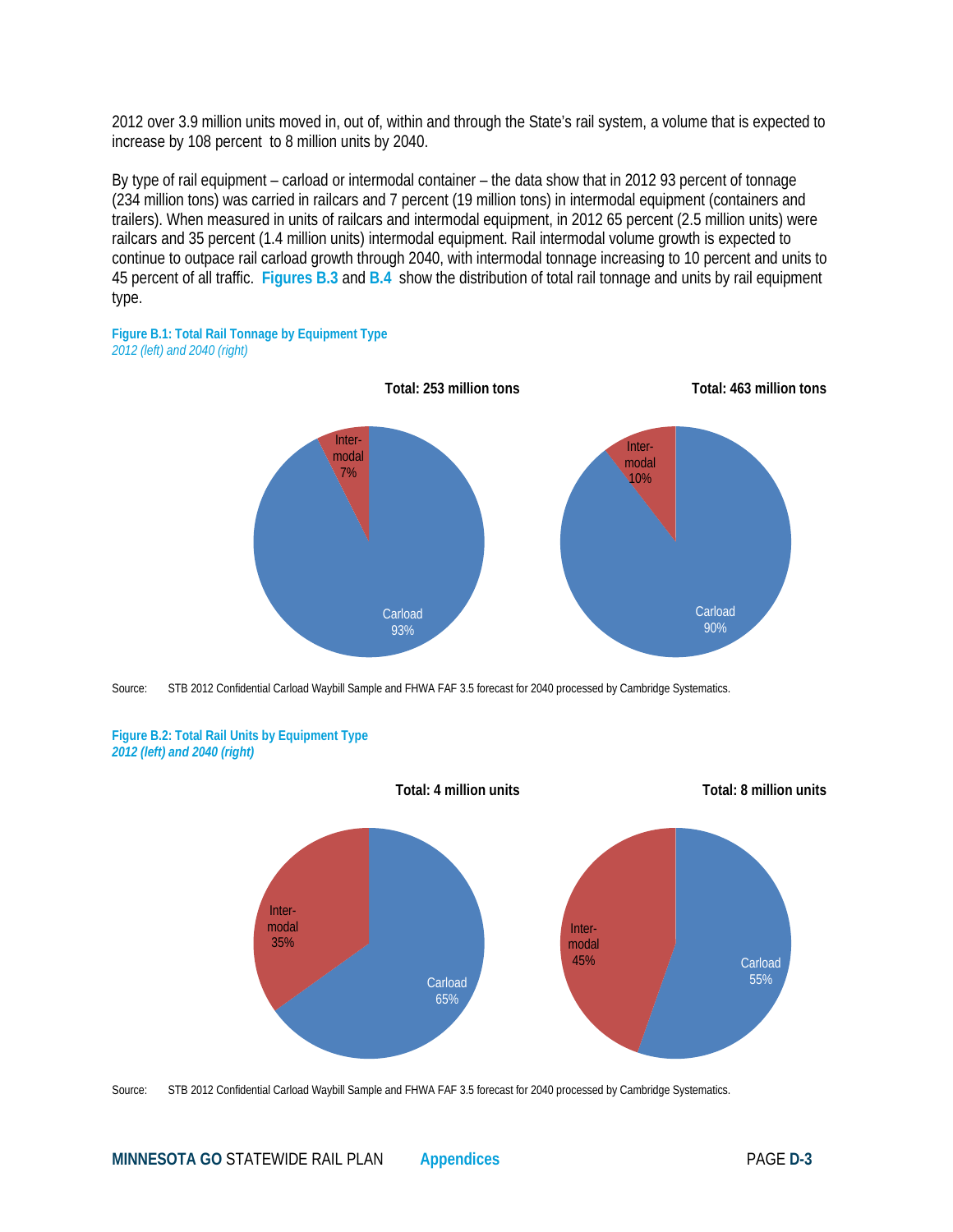### **Directional Analysis**

**Table B.1** and **Figure B.5** displays rail freight flows by weight and direction in 2007, 2012 and 2040, while **Figure B.6** graphically displays the proportion of current and future statewide rail tonnage by direction. In 2012, 49 percent of the rail freight flows by weight were through moves that neither originated nor terminated within the State. In 2040 through moves are expected to continue to make up the majority – 59 percent - of rail freight traffic in Minnesota.

Outbound rail freight was the second largest component, accounting for 21 percent of the 2012 total and 20 percent in 2040. Intrastate rail freight was the third largest component in 2012 with 18 percent of the tonnage, a share that is expected to decrease significantly to 9 percent through 2040. Inbound freight accounted for 12 percent of the total rail movements in 2012, and this share is projected to remain stable through 2040.

# **DIRECTION 2007 2012 2040 %CHANGE 2012-2040 Inbound** 42,204 30,508 54,899 80% **Intrastate** 24,983 43,961 42,021 -4% **Outbound** 58,892 54,045 94,143 74% **Through 114,809 124,077 272,363 120% 120% TOTAL 240,887 252,591 463,426 83%**

**Table** Error! Use the Home tab to apply 0 to the text that you want to appear here.**.1: Total Tonnage by Direction** *2012-2040, Tons in Thousands* 

Source: STB 2012 Confidential Carload Waybill Sample and FHWA FAF 3.5 forecast for 2040 processed by Cambridge Systematics; and, Minnesota Comprehensive Statewide Freight and Passenger Rail Plan for 2007 rail data.





Source: STB 2012 Confidential Carload Waybill Sample and FHWA FAF 3.5 forecast for 2040 processed by Cambridge Systematics; and, Minnesota Comprehensive Statewide Freight and Passenger Rail Plan for 2007 rail data.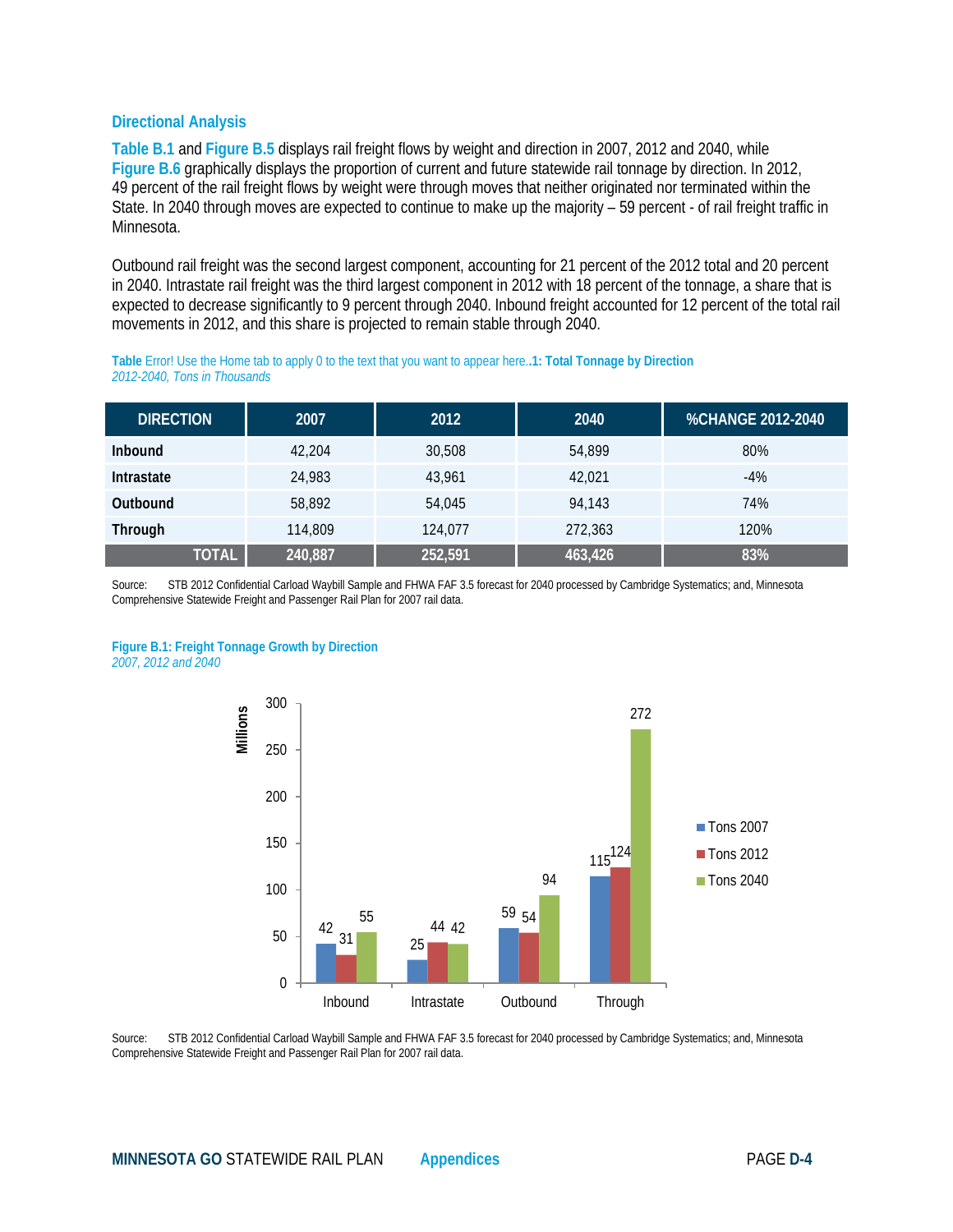#### **Figure B.2: Direction of Total Freight Flows by Weight**  *2012 (right) and 2040 (right)*





When measured by value (see **Table B.2**, **Figure B.7** and **Figure B.8**), through traffic represented the largest share of the total statewide rail freight flows – 67 percent in 2012, and expected to increase to 72 percent by 2040. Outbound rail freight is the second largest component when measured by value accounting for 16 percent in 2012. By 2040, this share is expected to decrease to 13 percent. Inbound freight was the third largest component, representing 14 percent in 2012, and projected to remain constant through 2040. Intrastate or local freight accounted for 3 percent of the rail freight value in 2012. Slower growth vis á vis through, inbound and outbound flows will result in a decline to 1 percent by 2040.

| <b>DIRECTION</b> | 2007      | 2012      | 2040      | <b>%CHANGE 2012-2040</b> |
|------------------|-----------|-----------|-----------|--------------------------|
| <b>Inbound</b>   | \$27,947  | \$26,395  | \$64,985  | 146%                     |
| Intrastate       | \$2,753   | \$5,578   | \$6,198   | 11%                      |
| Outbound         | \$39,205  | \$30,622  | \$59,805  | 95%                      |
| <b>Through</b>   | \$117,577 | \$128,786 | \$335,122 | 160%                     |
| <b>TOTAL</b>     | \$187,481 | \$191,381 | \$466,110 | 144%                     |

#### **Table B.2 Total Value by Direction** *2012-2040, Value in Millions*

Source: STB 2012 Confidential Carload Waybill Sample and FHWA FAF 3.5 forecast for 2040 processed by Cambridge Systematics; and, Minnesota Comprehensive Statewide Freight and Passenger Rail Plan for 2007 rail data.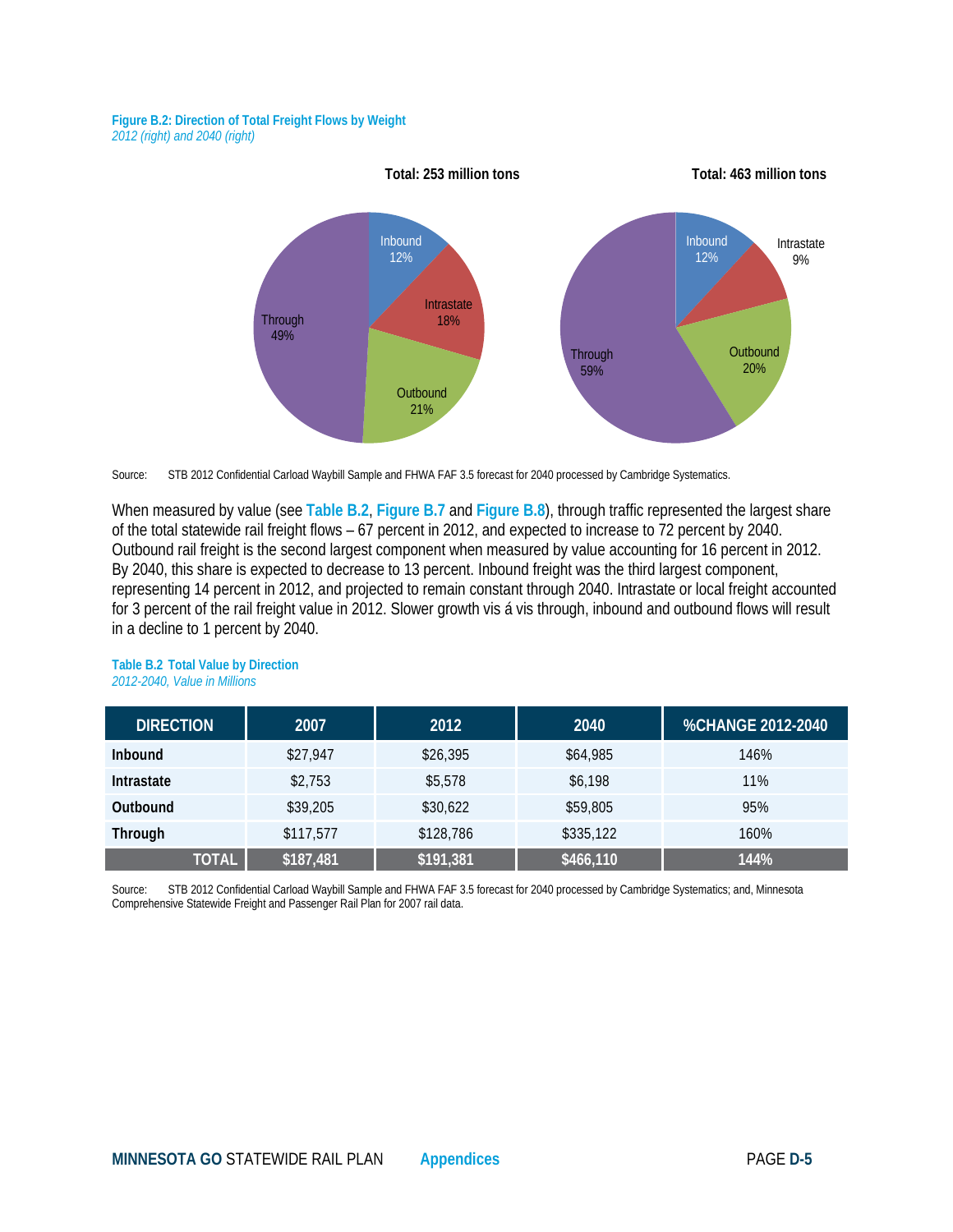#### **Figure B.3: Freight Value Growth by Direction**  *2007, 2012 and 2040*



Source: STB 2012 Confidential Carload Waybill Sample and FHWA FAF 3.5 forecast for 2040 processed by Cambridge Systematics; and, Minnesota Comprehensive Statewide Freight and Passenger Rail Plan for 2007 rail data.

#### **Figure B.4: Direction of Total Freight Flows by Value** *2012 (right) and 2040 (right)*





# **Analysis by Commodity**

# **TOP INBOUND COMMODITIES**

A summary of the top inbound rail commodities moving in Minnesota by weight and their projections for 2040 is provided in **Figure B.9**. The top five commodities in 2012 were coal; farm products; chemicals and allied products; freight-all-kinds (i.e. miscellaneous mixed shipments moving as intermodal shipments); and, hazardous materials (e.g., chemicals, petroleum and coal products, and crude petroleum, natural gas and gasoline). Combined they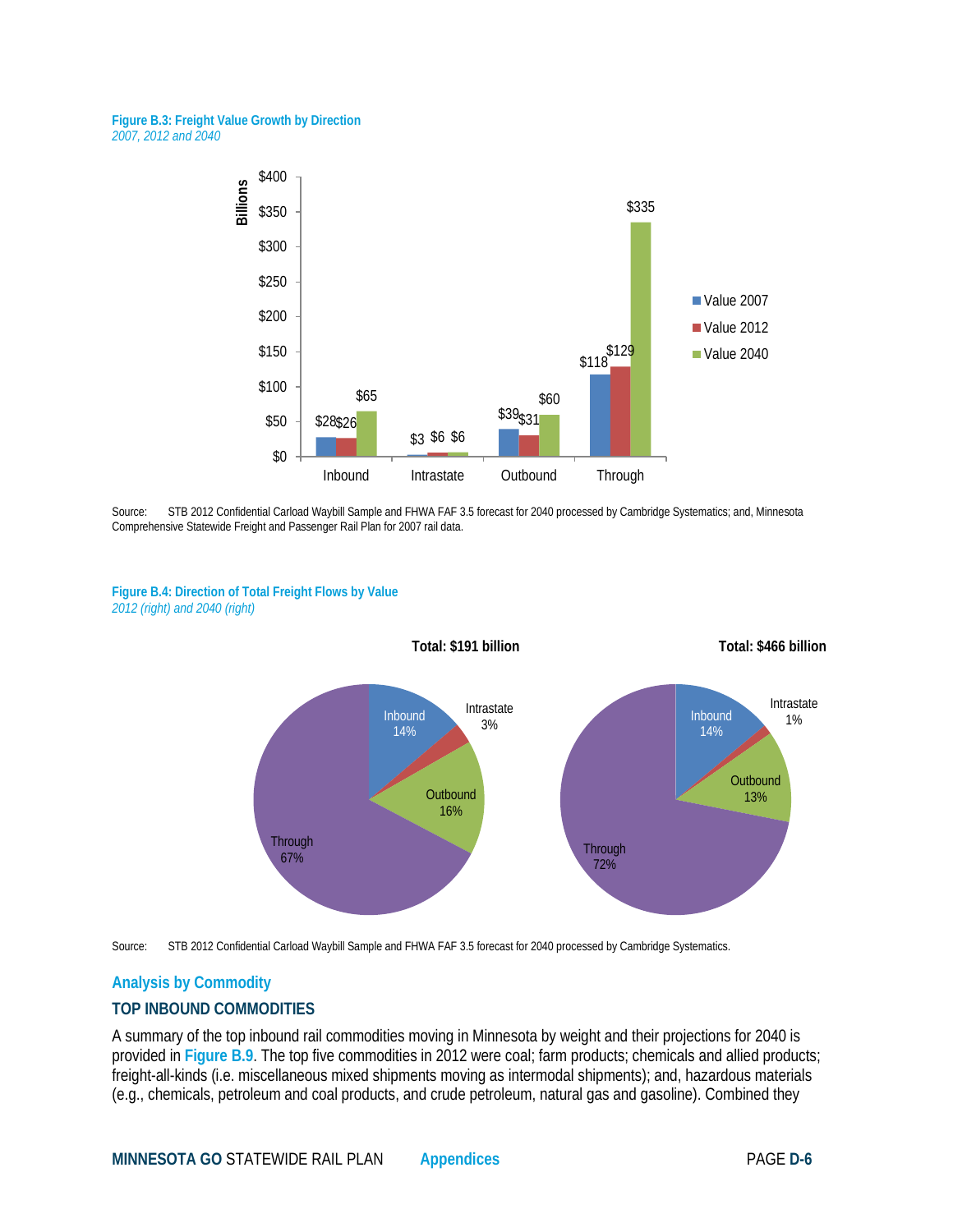accounted for more than 75 percent of the inbound rail freight in 2012, and are projected to account for 79 percent of the inbound rail freight in 2040.

The top inbound commodities by value transported into the State via rail are shown in **Figure B.10**. The top five commodities in 2012 constituted freight-all-kinds (e.g. intermodal shipments); transportation equipment; chemicals and allied products; primary metal products; and, hazardous materials. These shipments accounted for more than 83 percent of the total inbound freight rail value moved in the State in 2012 and in 2040 this share is expected to increase to 85 percent.





Source: STB 2012 Confidential Carload Waybill Sample and FHWA FAF 3.5 forecast for 2040 processed by Cambridge Systematics.





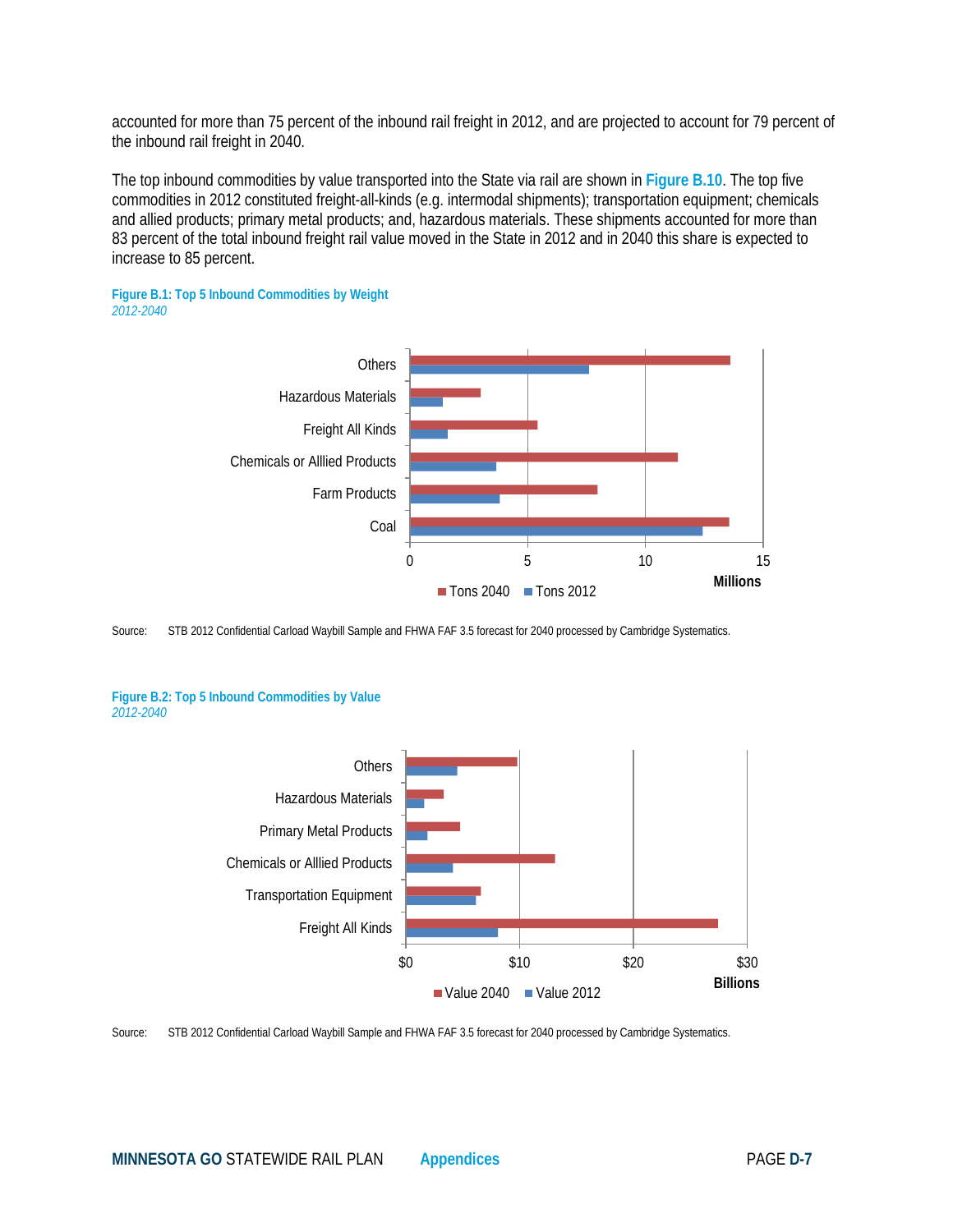### **TOP OUTBOUND COMMODITIES**

**Figures B.11** and **B.12** illustrate the top outbound rail commodities by weight and value respectively. In 2012, the top commodities by weight shipped from Minnesota by rail were metallic ores; farm products; food and kindred products; non-metallic minerals; and hazardous materials. Together these commodities accounted for 86 percent of the total tonnage shipped from Minnesota. By 2040 these shipments are projected to account for 83 percent of the outbound rail freight. The top five outbound commodities by value in 2012 were freight-all-kinds; food and kindred products; hazardous materials; farm products; and, pulp, paper and allied products. These shipments accounted for 77 percent of the rail value in 2012 and projected to account for 73 percent in 2040.





Source: STB 2012 Confidential Carload Waybill Sample and FHWA FAF 3.5 forecast for 2040 processed by Cambridge Systematics.

**Figure B.2: Top 5 Outbound Commodities by Value** *2012-2040*



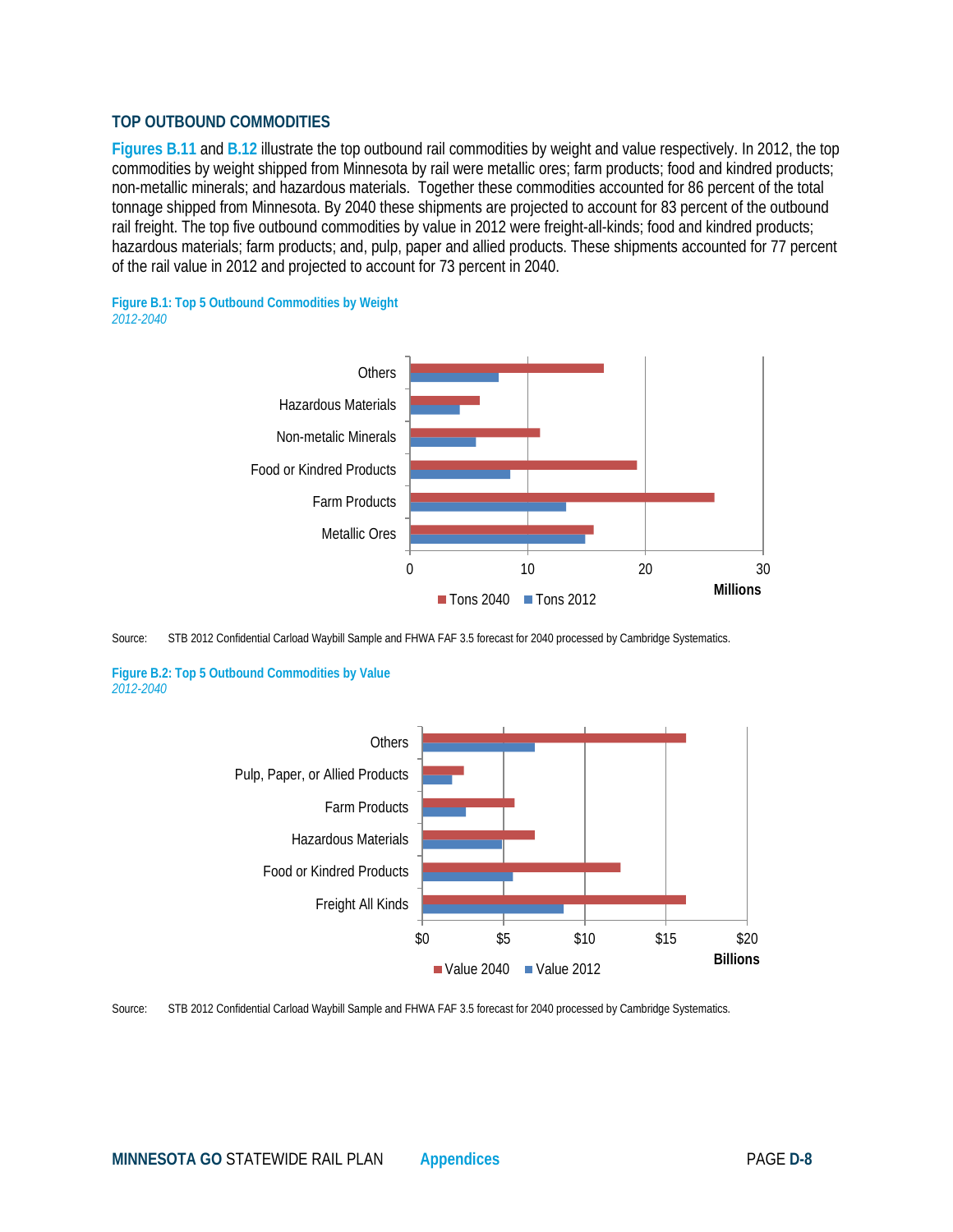# **TOP INTRASTATE COMMODITIES**

The top rail intrastate commodities by weight and value are summarized in **Figures B.13** and **B.14** respectively. The top commodity in 2012 was metallic ores, accounting for 90 percent of the intrastate rail tonnage and 77 percent of the intrastate rail value. The intrastate metallic ore shipments are expected to decline and by 2040 the share is projected to decline to 74 percent of the intrastate rail tonnage and 55 percent of the intrastate rail value.

The remaining top intrastate rail commodities are farm products; non-metallic minerals; food and kindred products; chemicals and allied products; and pulp, paper and allied products. Together these shipments accounted 9 percent of the intrastate rail tonnage and 19 percent of the rail value. By 2040, these shares are expected to increase to 24 percent of the intrastate rail tonnage and 36 percent of the rail value. This growth is driven by a significant increase in farm products, chemicals, and non-metallic minerals.





Source: STB 2012 Confidential Carload Waybill Sample and FHWA FAF 3.5 forecast for 2040 processed by Cambridge Systematics.





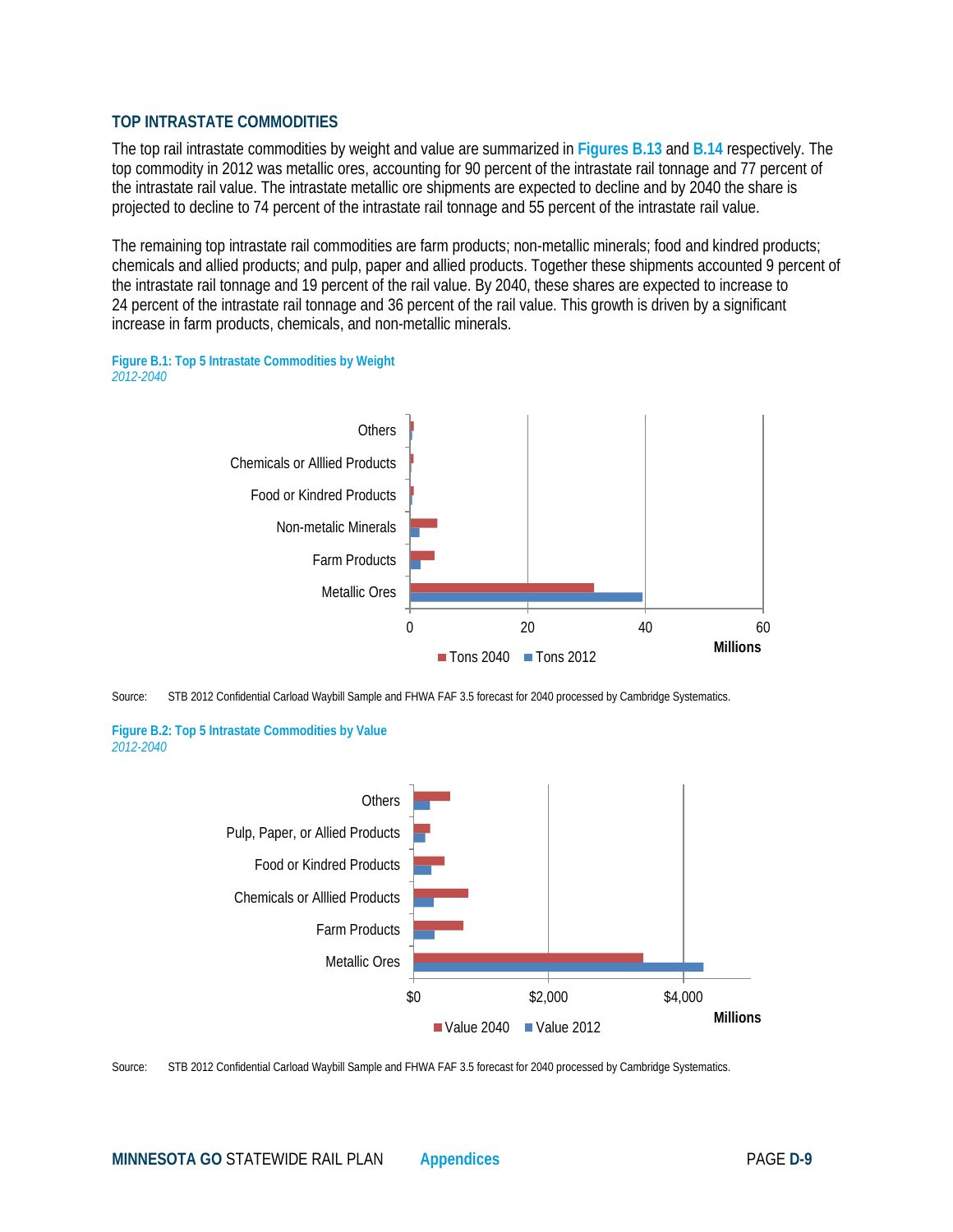## **TOP THROUGH COMMODITIES**

A summary of the top through rail commodities moving in the State by weight and their future projections by 2040 is provided in **Figure B.15**. The top commodities by value transported through the State via rail are shown in **Figure B.16**. In 2012, the top five commodities by weight were hazardous materials (e.g., crude petroleum); coal; farm products; chemicals and allied products; and, freight-all-kinds (i.e., miscellaneous mixed shipments moving as intermodal shipments). Combined these commodities accounted for more than 73 percent of the through rail tonnage in 2012, and are expected to account for 70 percent of the rail tonnage in 2040.

The top commodities by value in 2012 were freight-all-kinds (i.e., miscellaneous mixed shipments moving as intermodal shipments); hazardous materials (e.g., crude petroleum); transportation equipment; chemicals and allied products; and, food and kindred products. Together they accounted for 84 percent of the through rail value in 2012 and expected to remain constant through 2040.







**Figure B.2: Top 5 Through Commodities by Value** *2012-2040*



Source: STB 2012 Confidential Carload Waybill Sample and FHWA FAF 3.5 forecast for 2040 processed by Cambridge Systematics.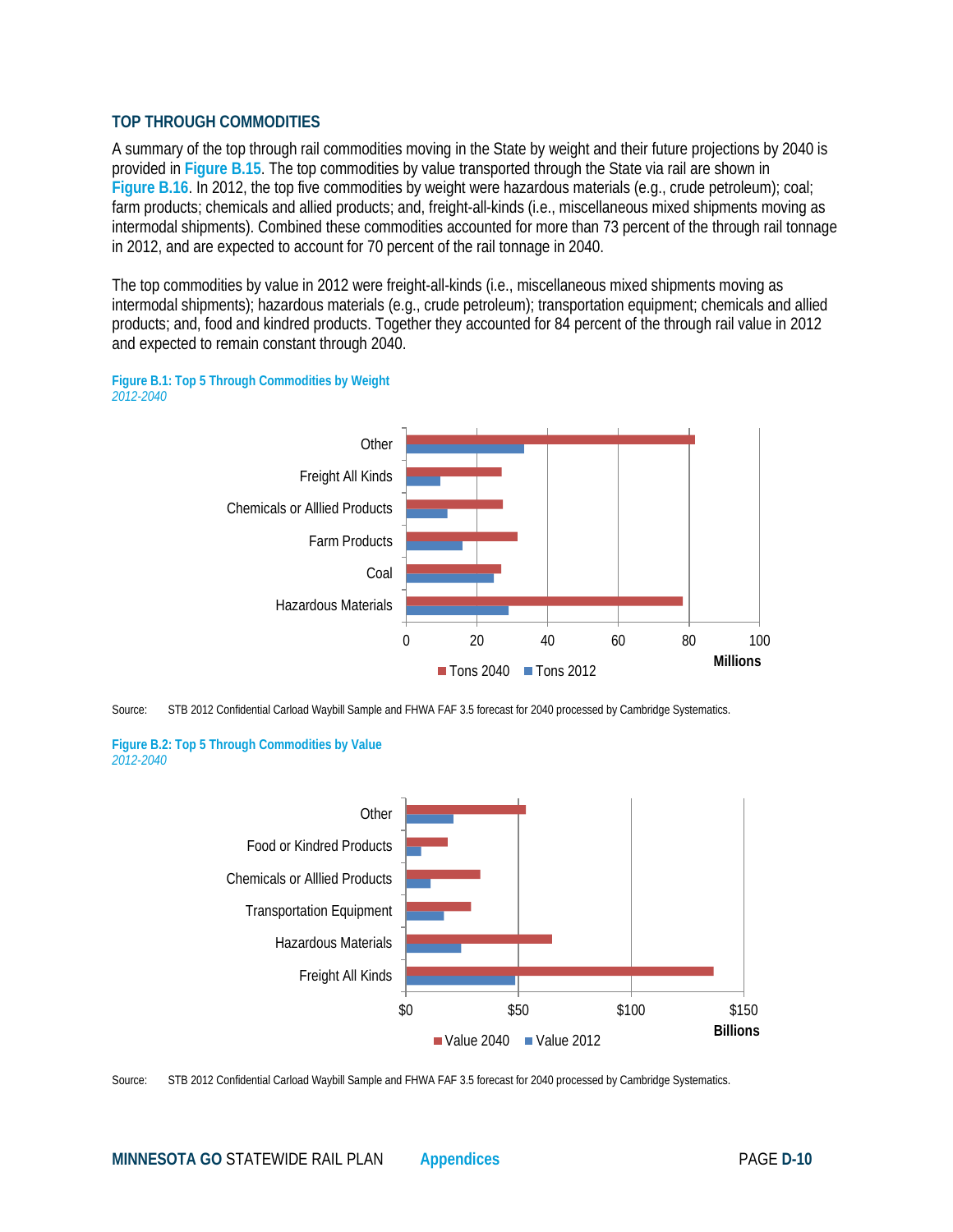# **Analysis by Trading Partner**

The "trading partners" (external to Minnesota) have been defined as consisting of the U.S. States, and the neighboring countries of Canada and Mexico. Key trading partners are identified by combining the inbound and outbound freight rail flows between Minnesota and the trading partner region. **Figure B.17** displays the current and future tonnage for each of the top trading partners.

Illinois, Wisconsin, Wyoming, Washington, Canada, Texas, and North Dakota, were the top rail trading partners in 2012, accounting for 70 percent (59 million tons) of total inbound and outbound rail flows by weight. By 2040 these trading partners are projected to represent 68 percent of Minnesota's rail trade, exhibiting growth of 72 percent to 101 million tons.

Illinois was Minnesota's top rail trading partner in 2012 accounting for 16 percent or 14 million tons of freight, a position that is expected to remain unchanged through 2040. Minnesota's trade with Illinois is projected to grow 69 percent to 23 million tons (15 percent) of Minnesota's inbound and outbound freight. Most of these are outbound shipments to Illinois with metallic ores, food and kindred products, farm products, hazardous materials (e.g., chemicals and allied products, and non-metallic minerals), and freight-all-kind (i.e., miscellaneous mixed shipments moving as intermodal shipments).

Wisconsin's trade with Minnesota in 2012 accounted for 11 million tons or 13 percent of the inbound and outbound rail tonnage. By 2040, Minnesota's trade with Wisconsin is expected to grow 25 percent to 14 million tons (9 percent). The top commodity traded between Minnesota and Wisconsin by rail was metallic ores from Minnesota, accounting for 78 percent of the trade in 2012. By 2040, metallic ore shipments are expected to grow merely 2 percent and account for 64 percent of the future trade between the two states.

Trade with Wyoming represented 11 percent or 9 million tons in 2012, of which the vast majority – 92 percent - of traffic consisted of utility coal. By 2040, trade with Wyoming is expected to increase 32 percent to 12 million tons (8 percent) with coal representing 92 percent of this volume. This growth is a result of the economic recovery from the low volumes of the 2009 recession.

Washington represented 9 percent (8 million tons) of the total inbound and outbound trade in 2012. By 2040 these shipments are expected to grow by 75 percent to 14 million tons maintaining its share of 9 percent of the inbound and outbound trade. Farm products (i.e., dried soybeans and shelled corn) shipped from Minnesota to Washington by rail accounted for 75 percent of the trade in 2012. By 2040, these shipments are projected to grow 46 percent and account for 62 percent of the future trade between the two states.

The trade between Minnesota and Canada represented 6.5 million tons (8 percent) of the inbound and outbound rail tonnage in 2012. By 2040 these rail shipments are expected to grow 133 percent to 15 million tons Most of the trade consisted of chemicals and allied products, farm products, lumber and wood products (excluding furniture), food and kindred products, hazardous materials (e.g., petroleum and coal products, chemicals and allied products, crude petroleum, and non-metallic minerals), primary metal products, and freight-all-kinds.

Texas accounted for 7 percent (6 million tons) of the inbound and outbound rail trade in 2012. By 2040, shipments to/from Texas are expected to grow 132 percent and account for 10 percent (14 million tons) of the future trade. Most of these shipments are outbound non-metallic minerals, metallic ores, food and kindred products, farm products, and hazardous materials (e.g., chemicals and allied products, crude petroleum, natural gas and gasoline, and petroleum and coal products).

Minnesota's seventh rail trading partner in 2012 was North Dakota. In 2012, rail shipments between these two states represented 5 million tons (6 percent) of the inbound and outbound total. It is projected that these shipments will grow 97 percent to 9 million tons (6 percent) through 2040. This trade consists mostly of farm products, and non-metallic minerals.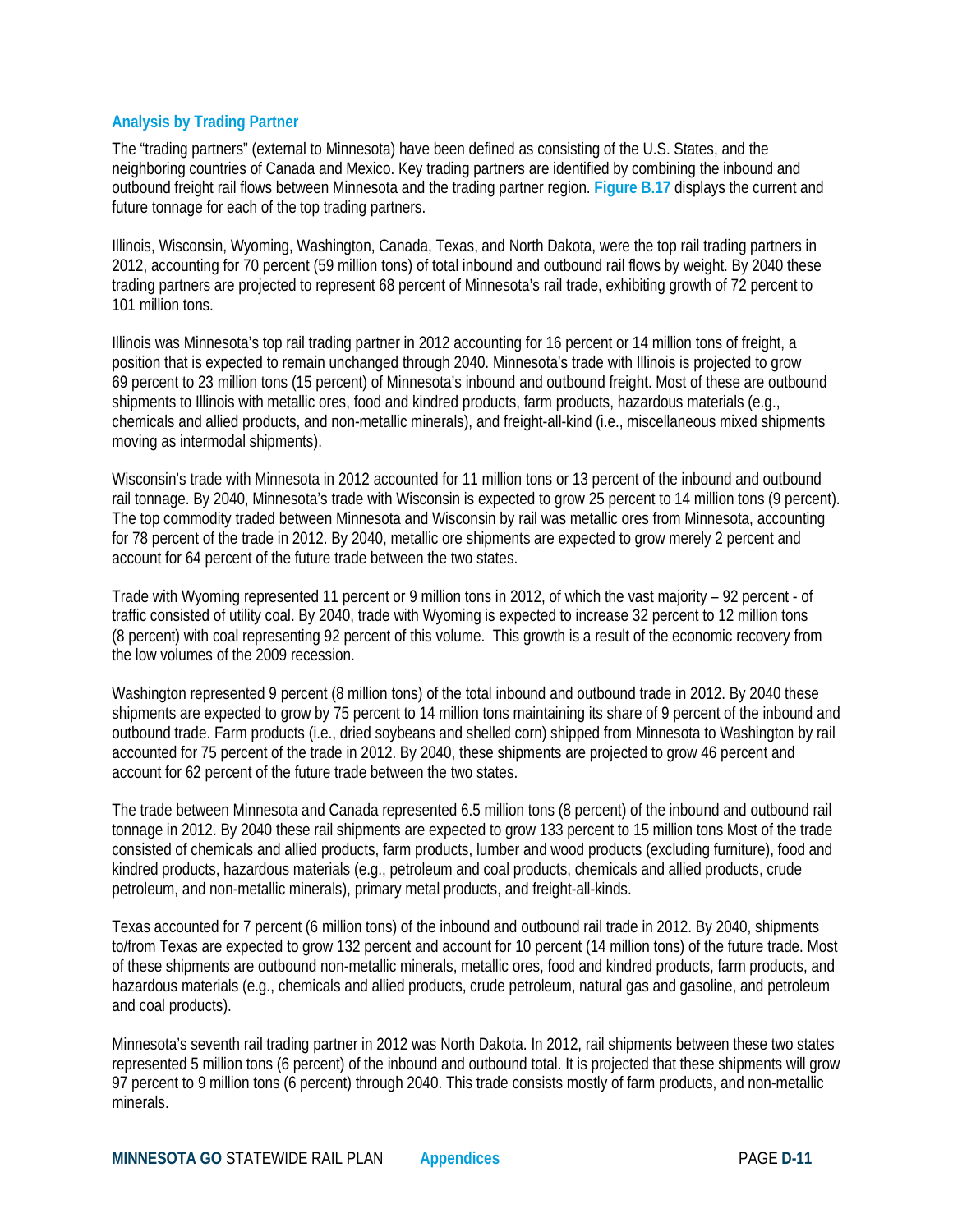**Figure B.1: Top 10 Rail Trading Partners by Weight** *2012-2040*



Source: STB 2012 Confidential Carload Waybill Sample and FHWA FAF 3.5 forecast for 2040 processed by Cambridge Systematics.

# **Railroad Class**

**Table B.3** presents the tons and units carried by class of railroad in Minnesota. In 2012, traffic originating, terminating or going through Minnesota's Class I railroads accounted for 251 million tons carried in 3.9 million rail units – over a 99.5 percent share of the State's rail volume. Traffic on the short lines accounted for 1 percent (2.9 million tons carried in 24 thousand rail units). By 2040, the Class I traffic is projected to grow faster than the short line traffic accounting for 99.4 percent of the tonnage and 99.8 percent of the rail units.

| <b>RAILROAD CLASS</b> | <b>TONS</b><br>2012 | TONS<br>2040 | <b>%CHANGE</b><br>2012-2040 | <b>UNITS</b><br>2012 | <b>UNITS</b><br>2040 | <b>%CHANGE</b><br>2012-2040 |
|-----------------------|---------------------|--------------|-----------------------------|----------------------|----------------------|-----------------------------|
|                       |                     |              |                             |                      |                      |                             |
| Class I               | 251.349             | 460.613      | 83%                         | 3.898                | 8.106                | 108%                        |
| <b>Short Line</b>     | 2.867               | 5.051        | 76%                         | 24                   | 38                   | 56%                         |
| <b>TOTAL</b>          | 252,591             | 463,426      | 83%                         | 3,904                | 8,118                | 108%                        |

**Table B.3 Rail Freight Volumes by Minnesota Railroad (2012-2040, in Thousands)**

Source: STB 2012 Confidential Carload Waybill Sample and FHWA FAF 3.5 forecast for 2040 processed by Cambridge Systematics.

Note: \*Numbers do no add up to the totals because there is tonnage that can go on both Class I railroads and Short Line railroads.

# **Analysis by Distance**

**Figure B.18** shows the distribution of rail tonnage and value by direction and distance travelled. Approximately 35 percent of rail tonnage shipped to/from/within the State travelled less than 100 miles. However when measured in value, only 9 percent of the rail value originating and/or terminating in the State travelled less than 100 miles. 35 percent of the rail value originating or terminating in the State travelled within 100 and 499 miles. Over 45 percent of the rail tonnage and 56 percent of the rail value shipped to/from the State travelled more than 500 miles.